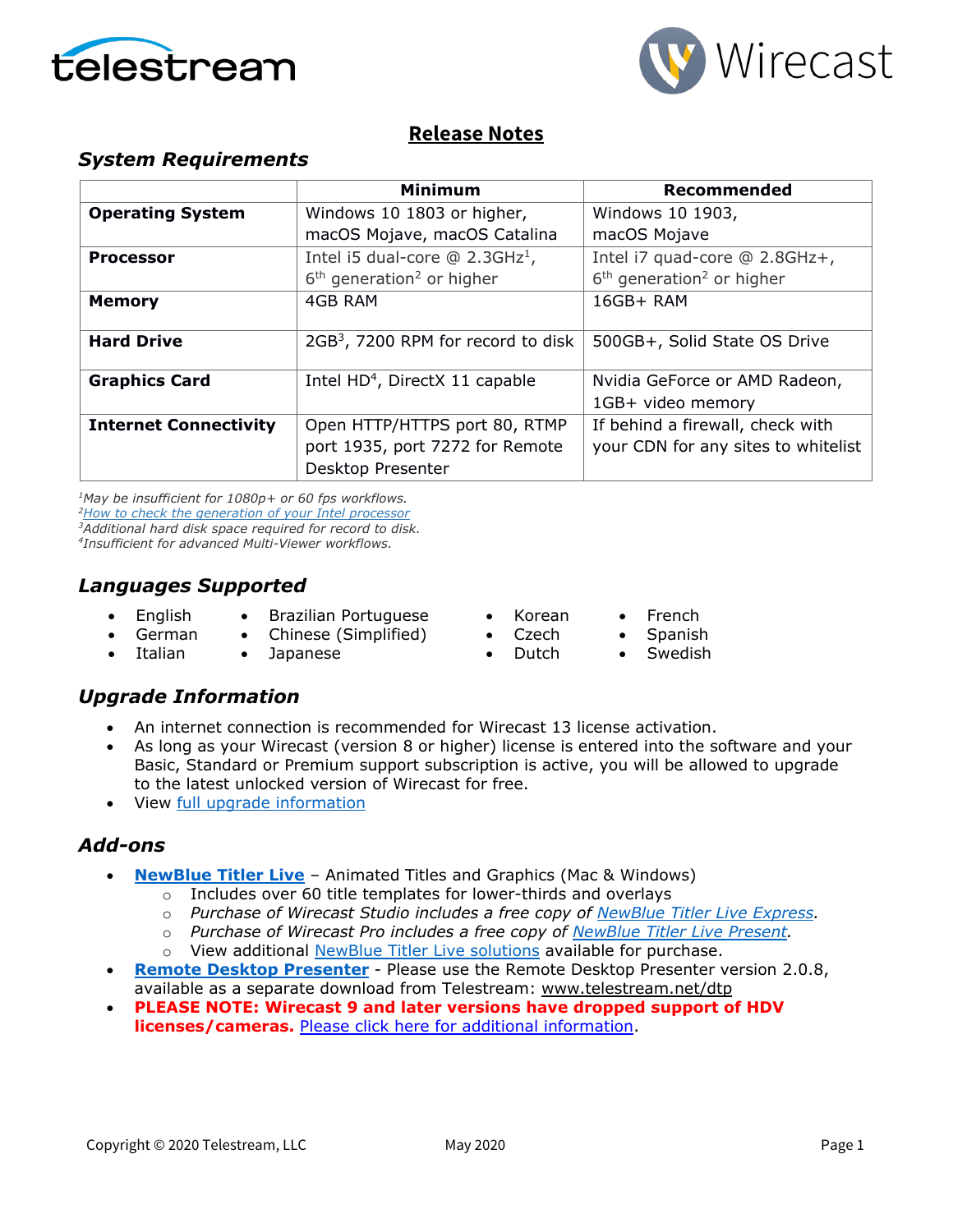



# *Best Practices*

### **Minimum Required Upload Speed**

- It is recommended that an upload speed rate of at least double the selected video bitrate be available, especially for a total target bit-rate of 10Mbps (Megabits per second) or less, or when there are multiple outgoing streams.
- Upload speed can be tested at a website such as [TestMy.net/upload.](http://testmy.net/upload)
- Additional tasks that can consume upload bandwidth on the network should also be considered when determining how much of the available upload bandwidth can be allocated towards streaming.

#### **Rendezvous**

Wirecast Rendezvous uses WebRTC technology that can be very resource intensive. For the best experience, we suggest considering the following table when choosing hardware:

|                        | Studio (2 guests $+ 1$ host) | Pro $(7$ guests + 1 host)  |
|------------------------|------------------------------|----------------------------|
| Bandwidth <sup>5</sup> | Add 4 Mbps                   | Add $5+$ Mbps <sup>6</sup> |
| Processor <sup>5</sup> | $15$ quad-core <sup>7</sup>  | i7 quad-core <sup>7</sup>  |

<sup>5</sup> Based on a single simultaneous stream of 720p30 x264 @ 4.0Mbps.

<sup>6</sup> Bandwidth per guest will scale downwards as more are added to maintain reliability.

<sup>7</sup> Minimum recommended processor with example stream<sup>4</sup>. More demanding workflows may require a more capable CPU.

See our [Rendezvous Best Practices Guide](http://www.telestream.net/pdfs/technical/Wirecast-Rendezvous-Best-Practices-Guide.pdf) for more information.

#### **ISO Recording**

- Solid State Drive or fast RAID array recommended for ISO Recording and Replay functionality.
- Actual data rates will vary depending on quality level selected for ProRes (Mac) or MJPEG recording (Windows), as well as the resolution and frame rate selected.
	- For Mac ProRes recording please refer to [Apple's ProRes data rate specifications.](https://en.wikipedia.org/wiki/Apple_ProRes#ProRes-Overview)
		- Windows MJPEG Best Quality Guidelines (Megabytes per second):
			- o *1080i and 1080p 29.97 and 30 FPS, MJPEG Best Quality* ~25MB/sec
			- o *1080p 60 FPS, MJPEG Best Quality* ~50 MB/sec
			- o *720p 59.94 and 60 FPS, MJPEG Best Quality* ~20 MB/sec
- Total expected data rate should be compared to available disk write speed to ensure adequate disk throughput.

#### *Failure to ensure the available disk write speed is greater than the highest expected total data rate may result in frames being dropped from recordings (ISO, Replay, and Record-to-Disk).*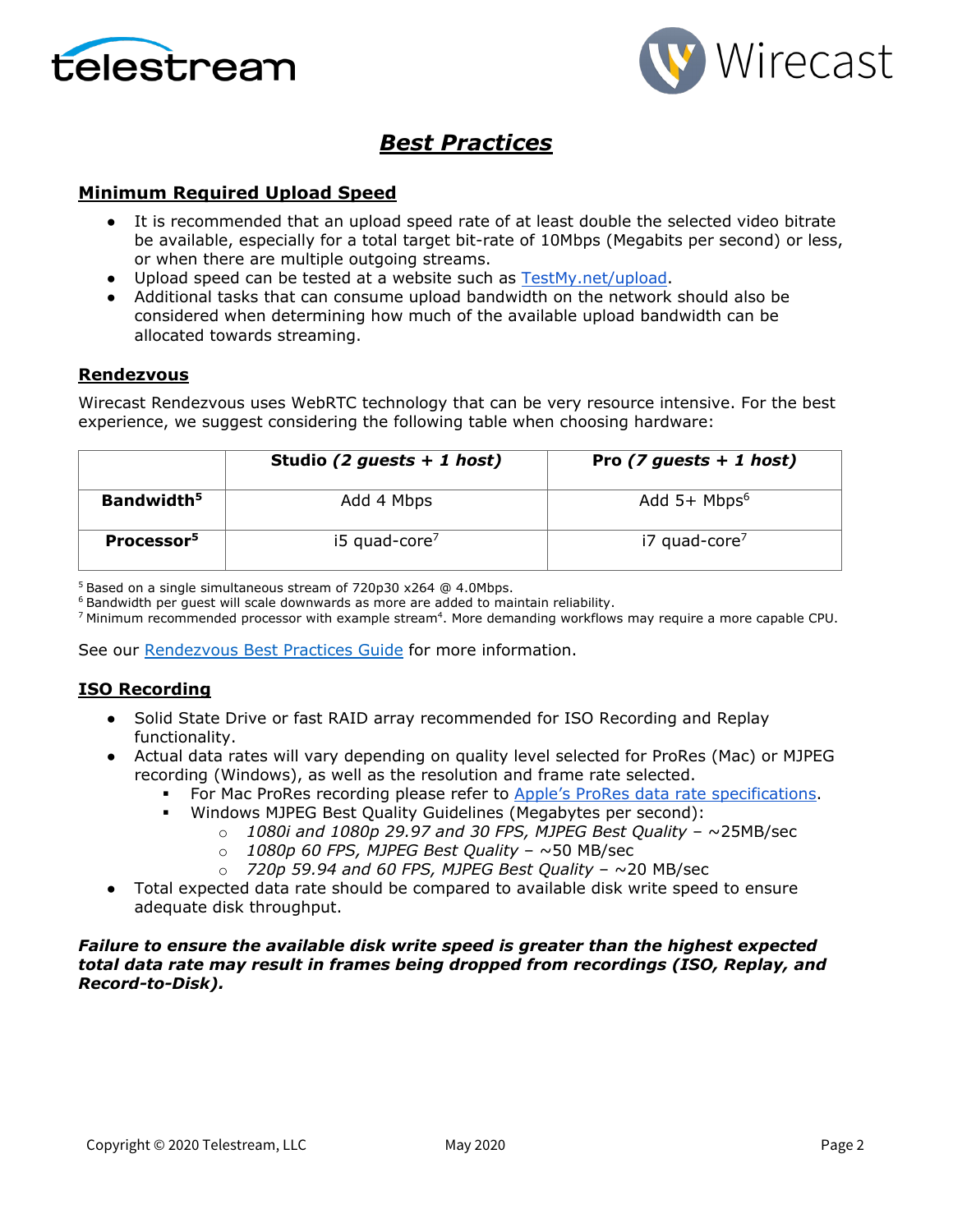



# *Best Practices (cont.)*

#### **Hardware accelerated encoding requirements**

• Intel Quick Sync Video encoding requires an Intel CPU with an Intel® QuickSync Video core[.](http://ark.intel.com/search/advanced?QuickSyncVideo=true&MarketSegment=DT)

[List of Intel CPUs supporting QuickSync](https://ark.intel.com/content/www/us/en/ark/search/featurefilter.html?productType=873&0_QuickSyncVideo=True)

- NVIDIA NVENC encoding requires an Nvidia GPU with Kepler architecture or newer[.](https://developer.nvidia.com/nvidia-video-codec-sdk) [NVIDIA only maintains a general list of supported GPUs](https://developer.nvidia.com/nvidia-video-codec-sdk)
- Apple Hardware Accelerated H.264 encoding requires a Mac with an integrated Intel GPU\*. *\*This may change in the future, as the Apple API decides what hardware acceleration method is to be used. At the time of this writing, only Quick Sync via an Intel GPU is supported.*

### **High frame-rate streaming (60fps)**

- High frame-rate streaming will result in increased CPU usage and require a higher bit rate (4Mbps or higher) for a quality encode.
- Simply switching to a higher frame-rate without ensuring the CPU and bitrate are sufficient may result in a lower quality encode.

### **CPU Usage**

- Consider lowering your canvas frame rate and/or streaming resolution to lower CPU usage.
- Maintained system CPU usage greater than 60% will increase the likelihood of dropped frames.

*(End of Page)*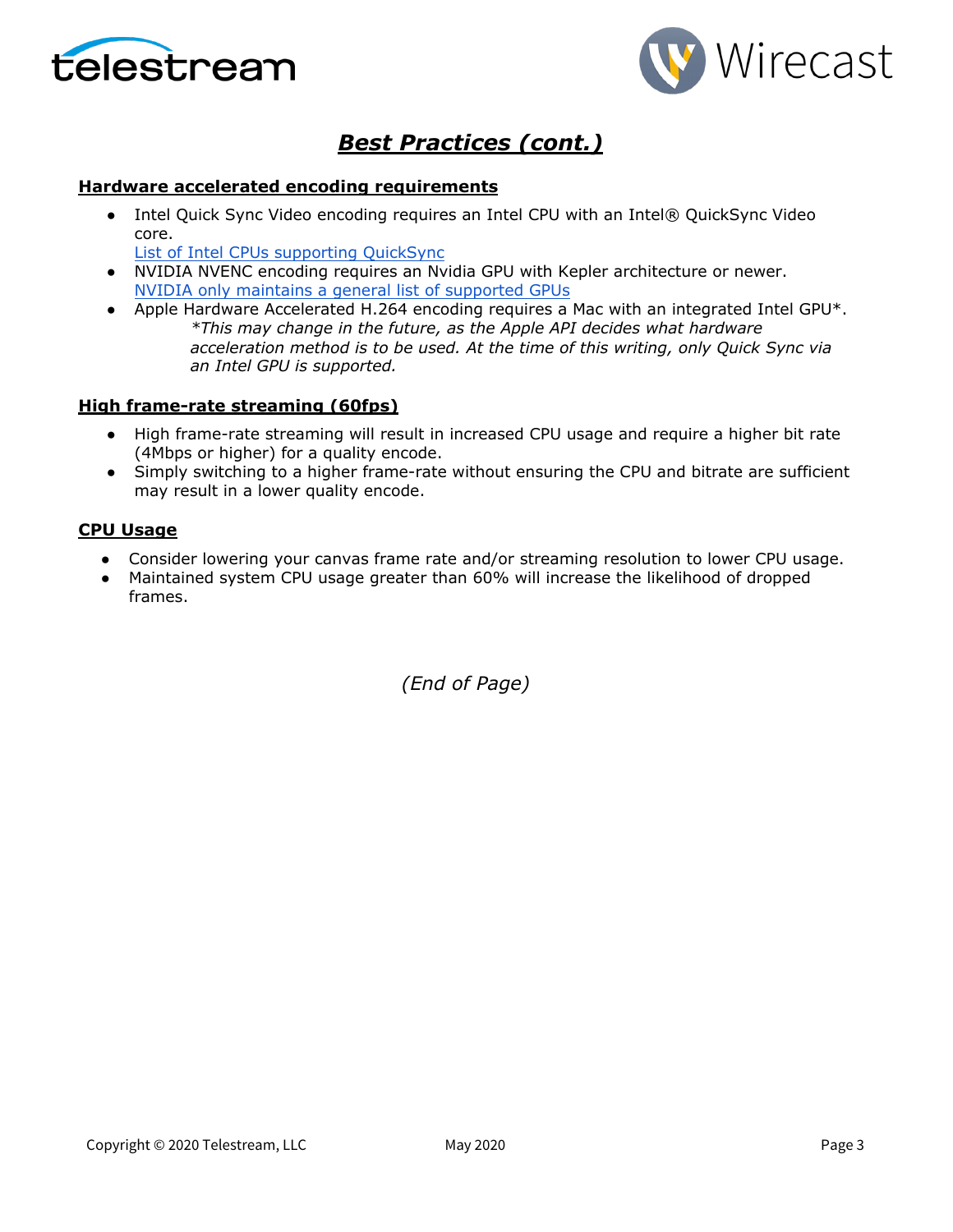



# **Wirecast 13.1.3**

### • **New & Improved:**

- *WIRE-17128:* Added support for LinkedIn Live Events
- *WIRE*-16913: Added support for LinkedIn Live Audience Targeting

# **Wirecast 13.1.2**

- **New & Improved**
	- *WIRE-17078:* Added logging and improvements for Rendezvous connection states. We also now indicate which guests in the Session are using the TURN server in the Rendezvous Dashboard.
	- *WIRE*-16901: Added PTZ Controller Profile for the 1Beyond PTZ cameras
- **Fixes**
	- *WIRE*-17195: Facebook Live has deprecated continuous live (ambient) streaming, so we removed that option from our Facebook output settings.
	- *WIRE*-17170: Fixed an issue where if you hit the space bar to transition a shot to Live, you could inadvertently stop your recording.
	- *WIRE*-17134: Gave you back the ability to set the default action when your Countdown Clock reaches 0.
	- *WIRE*-17083: We now will display up to 8K video dimensions from Task Sources.
	- *WIRE*-17074: Fixed a bug where the code for Facebook Live with User Code would disappear before it could be copied.
	- *WIRE-17013*: Fixed an issue where audio muted within shot layers was not muted in the Rendezvous Live output audio.
	- *WIRE*-17001: We were unable to connect to RTMP endpoints when the DNS server would take longer than 3 seconds to respond. We increased the timeout to 15 seconds.
	- *WIRE*-16960: Connecting to Rendezvous and screen sharing no longer greys out all microphone options.
	- *WIRE*-16910: Fixed the localization on a message for the Stock Media Library
	- *WIRE-16877*: Fixed a bug where Rendezvous Guests would confusingly hear their own audio in the document mix if they have reconnected to the Session.
	- *WIRE*-16794: Fixed a crash that could occur when a Rendezvous guest joined a Session with certain Unicode characters (such as emojis) in their username.
	- *WIRE*-16791: Fixed an issue where your Output Settings window wouldn't display correctly if chose Cloud Settings first.
	- WIRE-16733: Made fonts available again for the Clock widget.
	- *WIRE*-16462: For Catalina users, we have disabled Global Hotkeys due to a conflict with macOS which was causing crashing.

# **Wirecast 13.1.1**

#### • **New & Improved**

- *WIRE-16991:* Removed the 30-day time constraint for our free trial (and reinstated the watermark), allowing you to leisurely evaluate the product on your own time schedule.
- **Fixes**
	- *WIRE-16997*: Fixed a crash that could occur when trying to download media from the integrated Stock Media Library
	- *WIRE-16992*: Fixed Stinger Transitions on Windows for some, it was not working.
	- *WIRE*-16941: Fixed an issue with Crossposting on Facebook pages.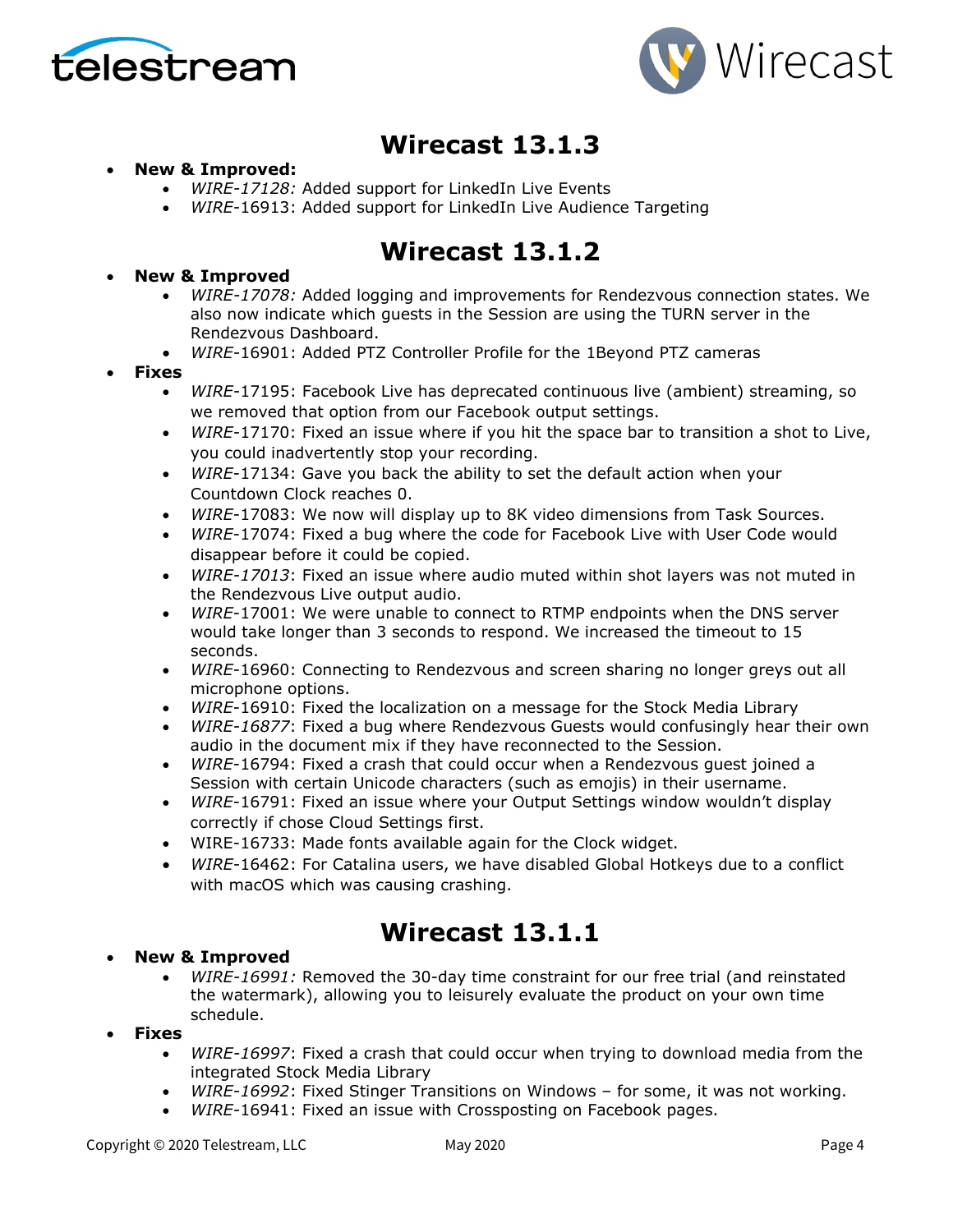



- *WIRE*-16923: The Text Background Color picker on the Text Properties Panel was momentarily missing its transparency option - it's back.
- *WIRE*-16914: Added a band-aid for a hang that could occur when clicking a shot in a project document.

# **Wirecast 13.1**

### • **New & Improved**

- *WIRE-16617:* Continuing our quest to improve performance, efficiency and to reduce code bloat, we've done some under-the-hood updates that will make way for MORE updates, but in the short term should improve specific display functionality and reduce CPU usage.
- *WIRE-16615:* We now prevent icons from being rendered in the background unnecessarily, again with the aim of providing some performance improvement
- *WIRE-16612:* Now you can do a "draft" or preview of your broadcast when streaming to LinkedIn Live.
- *WIRE-16557:* Updated to NDI SDK 4.1- just keeping things current.
- WIRE-16545: We now allow you to configure the Closed Captions settings for YouTube Events
- *WIRE-16516:* Thanks to all who let us know how much they love to collapse the layers on the Main Shot Bin. We brought back that ability.
- *WIRE-16496:* Updated Facebook API version to the latest release.
- *WIRE-16490/16489:* Updated various UI buttons and images so that they scale better on Windows.
- *WIRE-16485:* We widened the properties panel and did some general cleanup to make the whole properties panel area look more appealing.
- *WIRE-16483:* We received a very good suggestion to update our audio icons to make them more obviously show when audio is muted. Now, instead of just changing color, the icon has a line through it to indicate when it's muted.
- *WIRE-16469:* More under-the-hood improvements we updated the Wirecast audio code to use AudioQueue and WASAPI APIs. The only user-facing change in this phase is that audio from multiple open documents will now be mixed together rather than only playing the audio from the topmost document.
- *WIRE-16467*: We updated some wording for our Failed to Activate License warning, and included a link to our license reset tool.
- *WIRE-16464:* When running Wirecast on a Windows machine where a monitor has > 100% scale, the text and graphics are now crisp and clean.
- *WIRE-16184:* Improved decompression of MJPEG video, which will improve performance for many webcams, 4K webcams, and USB3 capture devices that capture 4K video.
- *WIRE-15999/15994/15951:* More clean up and updating we've removed CEF from the inspector panel which improves drawing performance and reduces flicker in the UI.
- *WIRE-15714:* We also updated our technology to improve the performance and quickness of adding NDI sources to a document.
- *WIRE-15651:* We have greatly improved the ability to navigate within the UI using the tab key. There's more to come, but you can now joyfully tab through the text entry fields.
- *WIRE-15078:* We've re-enabled NVENC high-profile encoding.
- **Fixes**
	- *WIRE-16906/WIRE-16903*: Fixed a couple translation bugs in the Wirecast Preferences.
	- *WIRE-16899*: Twitter Message feed is now readable on macOS in Dark Mode.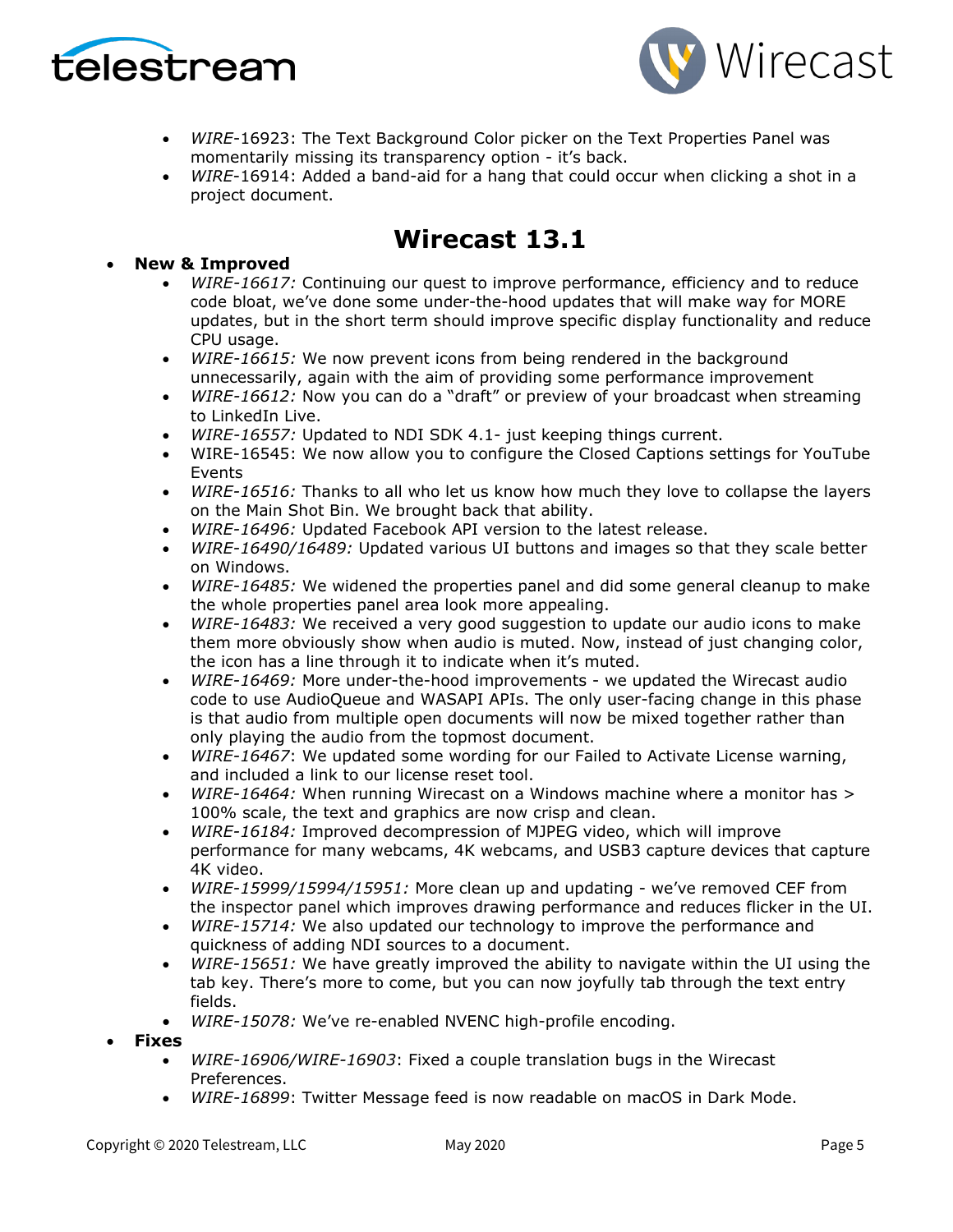



- *WIRE-16829:* Fixed an issue that was causing a transparent video signal from certain DeckLink capture cards when receiving an RGB signal from the HDMI input
- *WIRE-16804:* Fixed some obscured notifications which could lead to confusion and crashes.
- *WIRE-16786*: Now you can again set/reset time on Countdown Clock.
- *WIRE-16781:* Fixed a crash when exiting Windows Notifications (WinToast)
- *WIRE-16676:* Made Download Manager window more intuitive to understand when nothing has been downloaded.
- *WIRE-16656:* When you select a deinterlacing option from the drop down in Source Properties, it now respects and saves your choice.
- *WIRE-16640:* In our ongoing crusade to prove that English is indeed our first language, we've simplified the message that prompts you to install our audio capture driver.
- *WIRE-16639/16107:* We fixed a crash that occurred on Windows when starting a Rendezvous Session with a video device set to "Logi Capture".
- *WIRE-16636:* Fixed a memory leak while the DirectShow configuration window is open.
- *WIRE-16635:* Fixed an issue where sources from the Blackmagic ATEM Mini weren't showing up, unless you selected the option to Show Duplicate Devices.
- *WIRE-16625:* When typing a description for LinkedIn Live, the return key will now not cause the 'OK' button to be clicked, and all carriages returns will appear in the description field, as they should.
- *WIRE-16621:* Fixed a long-standing annoyance where an extremely long RTMP stream key or name would get truncated and not saved correctly in a document.
- *WIRE-16614:* We found a crash that could occur when closing a document after starting some recordings. We don't know why you would ever do that, but we fixed it.
- *WIRE-16605:* Put in a fix to alleviate some reported A/V sync issues that could occur when using multiple input sources.
- *WIRE-16595:* On macOS we fixed an error that would occur if you started an ISO recording with an AVCapture video and audio source.
- *WIRE-16593*: We updated YouTube's branding.
- *WIRE-16551:* Stock Media Warning message was unreadable when in dark mode
- *WIRE-16549:* Rendezvous audio mixer now displays the correct meter values for sources that emit floating point audio (such as NDI) as opposed to 16-bit.
- *WIRE-16540:* Fixed a missed translation in an Output Settings window.
- *WIRE-16539:* Wirecast is no longer supported on Windows 7 after January 2020, so we now do not allow it to be installed on versions lower than Windows 10.
- *WIRE-16538:* Wirecast no longer hangs/beachballs when you send an MP4 file live while showing a solid color in preview and starting an ISO/record.
- *WIRE-16530:* For those of us who don't fully understand the purpose of the Monitor Mix Minus button – we have added a tooltip to help.
- *WIRE-16522:* Bet you didn't even catch the misspelling. *Consoliated* is not a word. And now you won't see that non-word in our app. #embarrassing
- *WIRE-16519:* Fixed an issue where cryptic placeholder strings were displayed in place of text in a navigation menu in several instances.
- *WIRE-16504 / 16212 /16507:* Fixed numerous reported issues with the countdown clock – specifically where it would default to local computer time when stopped – making it impossible to pause the countdown.
- *WIRE-16499:* Stinger transitions on Mac now work and maintain transparency for all framerates, including 25fps, which briefly forgot how to function.
- *WIRE-16497:* Fixed a broken link in the Welcome to Wirecast window that pointed to a video, which you may have wanted to watch but couldn't.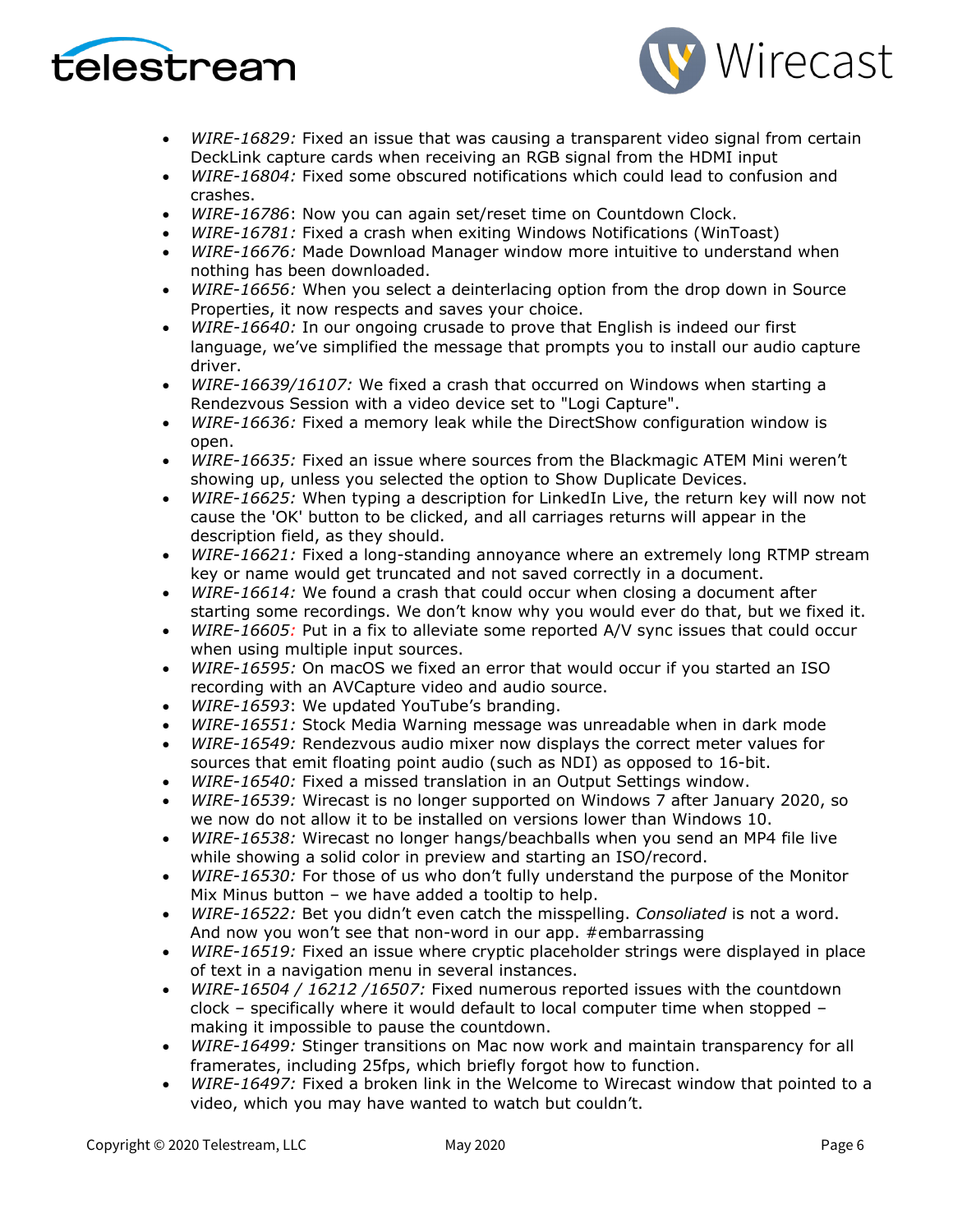



- *WIRE-16494:* Fixed an issue that in some instances wouldn't let you reconfigure Output Settings once they had been set to one destination.
- *WIRE-16482:* Layer 1 in the Main Shot Bin no longer disappears when switching shots using your shortcut keys.
- *WIRE-16480*: If you were trying to bring in a shot from a remote computer that didn't have much motion, via NDI– you might have noticed the shot would remain black. This was an NDI bug, which can be fixed by updating to NDI Tools v.4.
- *WIRE-16474:* Fixed an issue where the audio Multi-Track Input Mapper would not show your source until you resized the window.
- *WIRE-16473/WIRE-16370*: We updated all RTMP outputs to use our transport library, which fixed some issues caused by using a different library.
- *WIRE-16465*: The inline audio meters used to incorrectly cause the Main Shot Bin to redraw if the meter reading was 0dB. That was a waste of resources, which we've corrected.
- *WIRE-16463:* Drop shadows on text were disappearing or didn't update properly. Fixed.
- *WIRE-16461:* If you declined usage of a device (like a microphone), then later wanted to use that device, Wirecast would silently fail. Now we will nicely ask you if you still want to decline the device.
- *WIRE-16451*: Updated Twitch and YouTube default bitrate presets to be 4Mbps to be more consistent with other destination defaults.
- *WIRE-16450:* We also updated our destinations, so they default to x264 encoders.
- *WIRE-16428:* When Wirecast is running on Wirecast Gear 110, 210, 220 or 230, live icons in the Main Shot Bin will be now be defaulted to off to conserve system resources.
- *WIRE-16419/16415*: Removed a bunch of old, unused code. That's all we're going to say about that.
- *WIRE-16413*: Now you can hot plug your X-keys device, and Wirecast will resume the connection seamlessly, rather than giving you the silent treatment.
- *WIRE-16406:* On Mac, if you close your document while still streaming, the streaming indicator would remain in your Dock, confusingly indicating that a broadcast was still in progress. You now won't see that. But really, not recommended to close your document while streaming.
- *WIRE-16390:* Fixed an issue where the Twitter account selector box would be obscured or disappear in Output Settings after you had logged into Twitter, making it difficult to switch accounts.
- *WIRE-16383:* Wirecast now properly detects if there is a network disconnection
- *WIRE-16377*: You can now add a Cineform file into Wirecast without it crashing.
- *WIRE-16369:* We added support for RTMPS streams to Wowza Streaming Engine.
- *WIRE-16366:* Re-enabled the ability to click links in our embedded browser window on macOS 10.15
- *WIRE-16363:* We removed the channel selector from the Audio Mixer.
- *WIRE-16357:* Fixed a rare crash on Mac when closing the Output Settings while you're in the mouseDown state.
- *WIRE-16342:* Fixed a little glitch in our API calls to Twitch.
- *WIRE-16341:* The "Allow Embedding" option in Output Settings for YouTube broadcasts was not working. We've fixed that.
- *WIRE-16340:* We worked with Facebook to restore places, cross-posting and sponsor settings which stopped working after Facebook made some deprecations on their side.
- *WIRE-16337:* Updated the help link next to YouTube Event Allow Embedding, to go to a more appropriate and helpful page.
- *WIRE-16312:* Removed the audio icon from a QR Code Generator source in Shot Layers, since QR codes don't have audio, silly.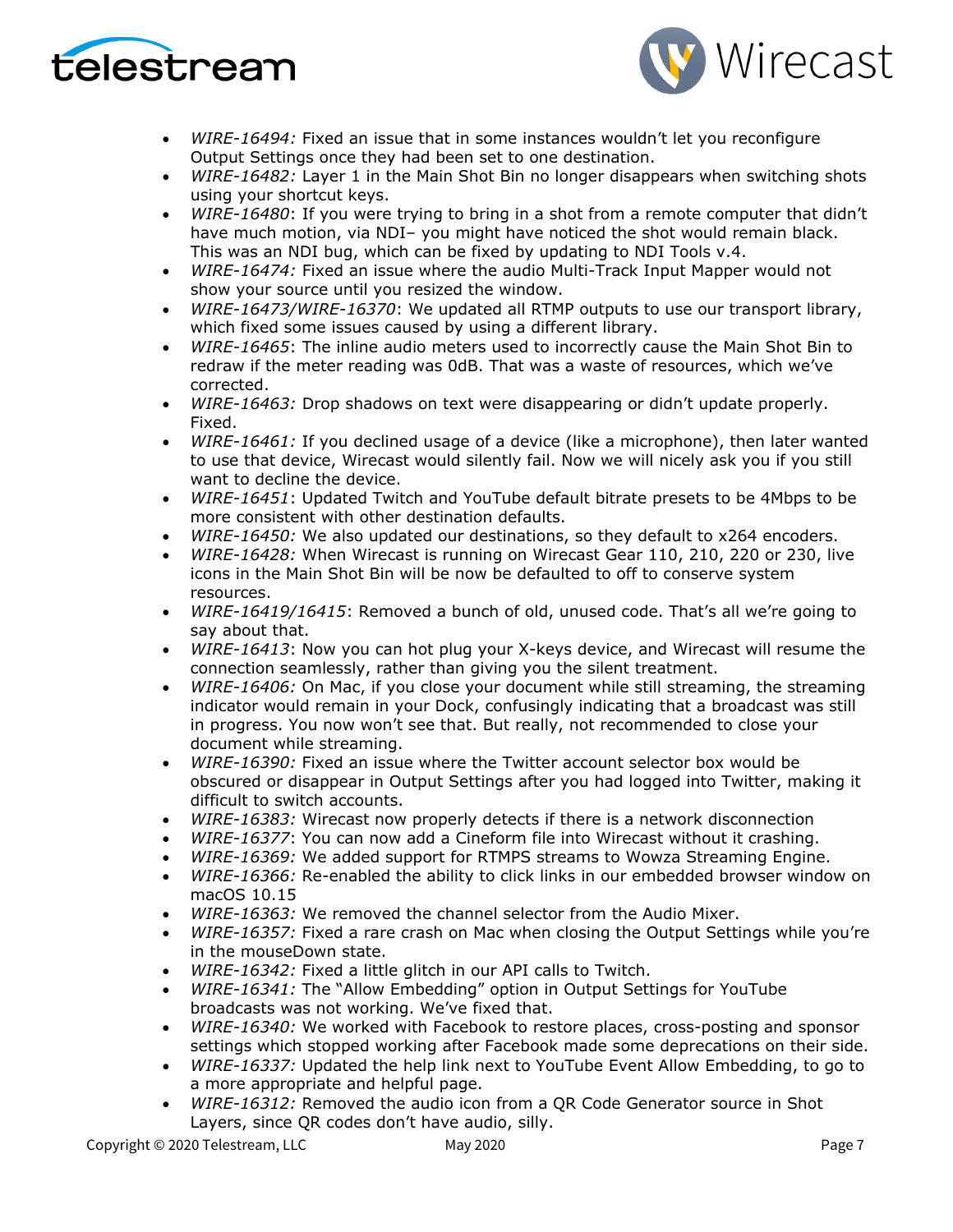



- *WIRE-16310:* Relatedly, we also removed some other unnecessary options in Source Properties for QR Code Generator.
- *WIRE-16262*: Fixed a crash that occurs while simultaneously unplugging an Audio Source while trying to change its settings in the Source Properties.
- *WIRE-16243:* Fixed a UI issue on Windows where a black bar appears above Main Shot Bin if you drag enough shots in there and really try to break it.
- *WIRE-16240:* Fixed some more instances where text wasn't translated when viewing the app in languages other than English.
- *WIRE-16233:* We updated the Create and Open document icons on Welcome to Wirecast window. They're much more attractive now.
- *WIRE-16224*: We removed the poorly aligned border background image from the Audio Mixer's FX settings menus and replaced it with a solid color.
- *WIRE-16208*: Fixed a UI annoyance on the Image Carousel where toggling the shuffle checkbox would cause the default image to flash briefly.
- *WIRE-16112:* Fixed some more UI weirdness when switching background color from 'None' to 'Solid' on Text, Title, and Clocks.
- WIRE-16094: We changed the behavior of the Windows Installer to force users to uninstall before downgrading.
- *WIRE-15975:* Fixed a memory leak that occurred while outputting with Virtual Camera.
- *WIRE-15969:* Now you can switch between LinkedIn Live accounts on Windows, without having to change the Post type.
- *WIRE-15947:* On certain Windows machines, Quicksync encoders would be missing from the encoder drop-down. We found them and put them back where they belong.
- *WIRE-15919:* Wirecast no longer hangs when losing Internet connection, and it will automatically reconnect after the Internet connection is restored.
- *WIRE-15767:* Unplugging or disabling the network adapter(s) now does not cause a spike in CPU usage.
- *WIRE-15740:* When clicking on the "Save as Default" button in the Chroma Key, now actually saves your selection as a default.
- *WIRE-15680:* Fixed an issue where shots that were moved or renamed, then reassigned in a document, could not be taken live until a different shot on the same layer had done so.
- *WIRE-15633:* Multi-viewer on Mac can now identify each monitor, even when Wirecast is assigned to a specific Display in Mission Control.
- *WIRE-15521:* Fixed a bug that caused NDI audio output to stutter sometimes, and only after more than 2 hours.
- *WIRE-15466:* Now, when creating a Vimeo stream with a custom stream name, the stream name no longer shows as "Untitled, and the actual name created is displayed.
- *WIRE-15388:* Fixed a crash which may or may not have been related to WebRTC and Rendezvous.
- *WIRE-14511:* When you open a ticket via the support assistant, we now require you to add a subject, which helps us help you.
- *WIRE-13457:* Fixed an intermittent crash when closing a document with an ASIO/WASAPI device.
- *WIRE-13389:* On Windows, we fixed a long-standing issue where colors from Blackmagic Web Presenter looked incorrect.
- *WIRE-13387:* Fixed a somewhat random crash related to our source manager.
- *WIRE-13187:* Added a warning message to prevent you from inadvertently copying over an existing file when you Record to Disk.
- *WIRE-10394:* Now, if you try to record to disk to a subfolder that doesn't exist, the path/subfolder will be created, or the user will be alerted if the location needs to be edited.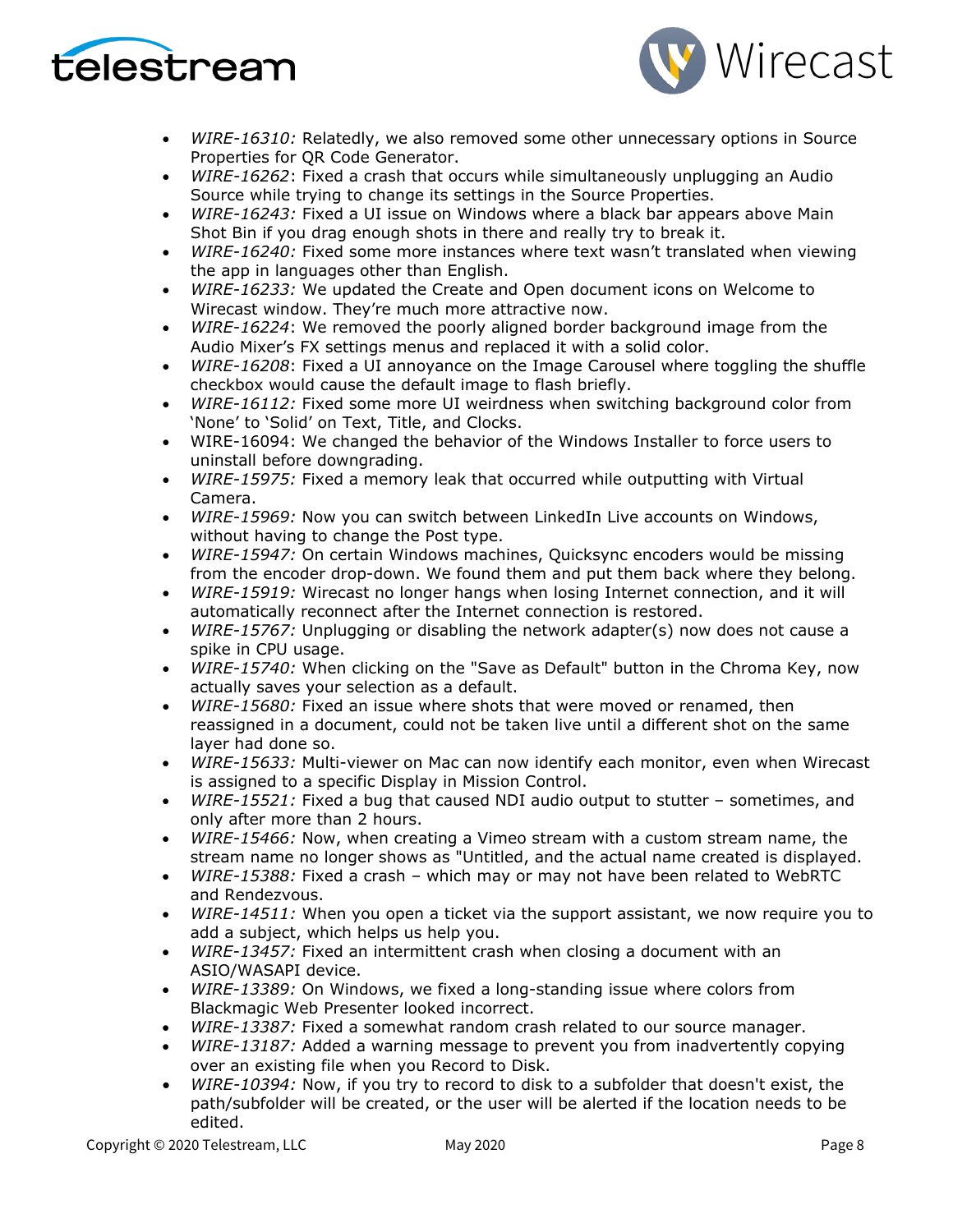



### **Known Issues**

o *WIRE-16822* – Apple will soon drop support for KEXT audio drivers, which enables us to capture the system audio on Mac. For now, users that have the old Wirecast driver installed can continue to use that until Apple fully disables this system. New Wirecast users will have several options [\(outlined in this Knowledge Base article\)](http://telestream.force.com/kb/articles/Knowledge_Article/Wirecast-Cannot-capture-computer-audio-on-new-Mac/?q=t2+chip&l=en_US&c=Product%3AWirecast&fs=Search&pn=1), including to manually install the old driver if they want to use this.

# **Wirecast 13.0.2**

### • **New & Improved**

- *WIRE-16316* Now you can set your LinkedIn Live broadcasts to be visible only to your first-degree connections. Like if you don't want your boss's boss to see your live stream. Now you can do that.
- *WIRE-14718 –* We now correctly enable Wirecast Live captions in a YouTube event when setting that event to auto start.

#### • **Fixes**

- *WIRE-16512* If you tried to use Osprey 825e capture cards with Wirecast 13, you may have noticed they weren't working very well, or at all. Try again – we think you'll be pleasantly surprised...
- *WIRE-16505* Sometimes good intentions backfire. A fix we made in 13.0.1 caused a crash when trying to load a saved Wirecast document with chroma key. It's better now.
- *WIRE-16500* Fixed an issue where changes made to Color Space or Dynamic Range for a video source were not, in the strictest of terms, accurate. (At all.)
- *WIRE-14923* Fixed an error that caused audio to sometimes not play through the monitor unless the Mix Minus button was toggled, which one would not naturally think to do.
- *WIRE-14637* Fixed a miscellaneous issue with a miscellaneous solution for streaming with Wirecast Restreaming to certain destinations.

# **Wirecast 13.0.1**

### • **Fixes**

- *WIRE-16454* On Windows, smooth transitions between two shots that contain the same source is working again, after briefly trying to break free and take over the world.
- *WIRE-16445* Main Shot Layers now remember their sizes when a saved document is reopened. A little Ginkgo Biloba did the trick.
- *WIRE-16442* Also fixed was Wirecast's ability to remember the Controller selected in Preferences.
- *WIRE-16440* Recorded audio from Rendezvous guests was sometimes having dropouts or was garbled. Yo..cn ..ear..t.agn now.
- *WIRE-16479* When an input format changes to a Magewell capture card, the audio will no longer stop working from that device.
- *WIRE-16432* The YouTube's Create Event Menu now correctly shows the dark mode color scheme. Handy for when you actually want to see the text.
- *WIRE-16425* Sources from BlackMagic capture cards that don't support automatic format detection were not being found when upgrading to version 13. We found them and helped them get back to where they belong. They're fine. A little shaken, but basically fine.
- *WIRE-16240* Sometimes certain areas of the app would appear in English when they shouldn't. We've fixed that bit of linguistic imperialism.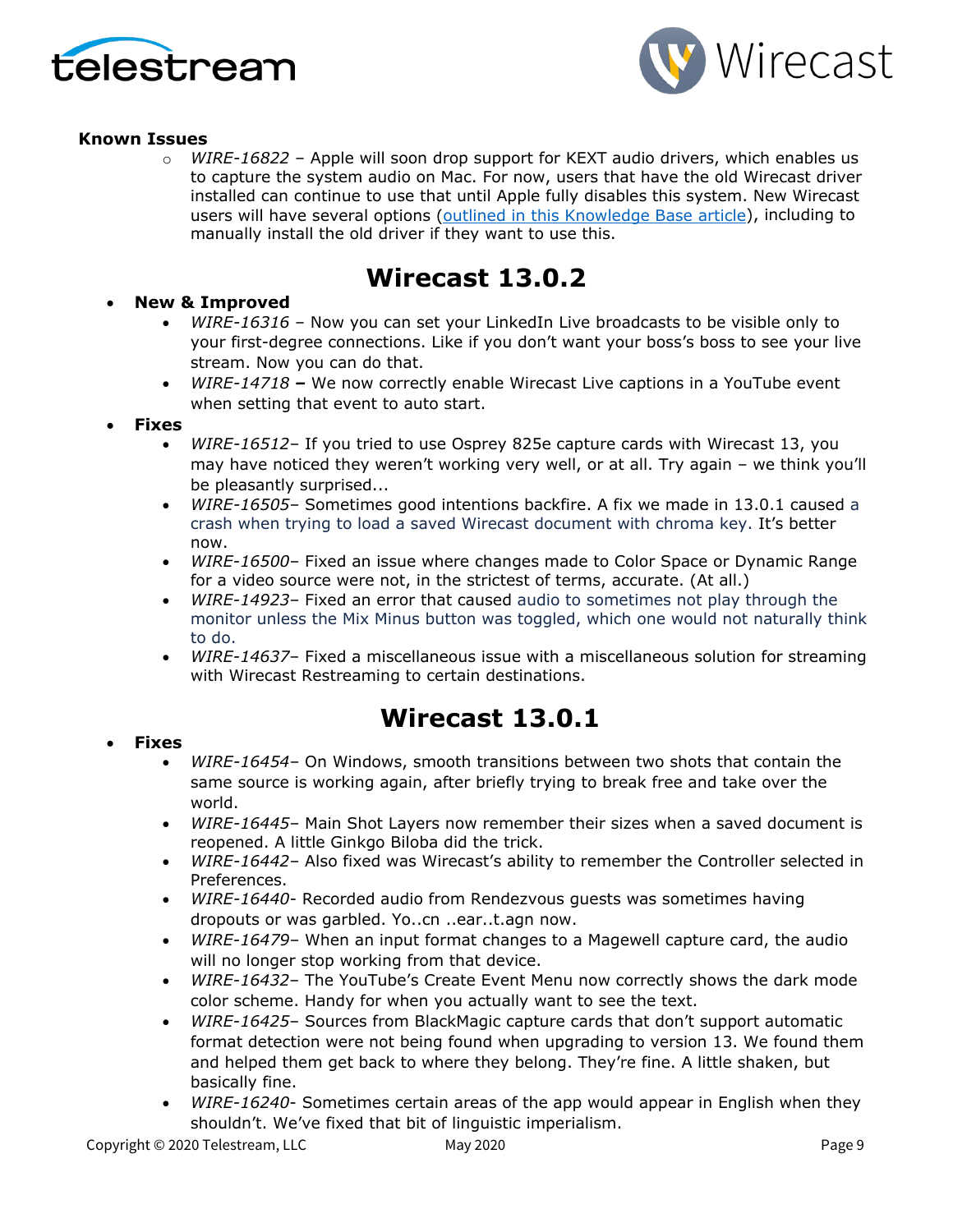



- *WIRE-15656* Fixed a crash when clicking the Output Menu when a BlackMagic Decklink 8K Pro capture card was installed.
- *WIRE-15461* Now, when you use Desktop Presenter and check the capture audio box the playback should be clear without being choppy or skipping.

# **Wirecast 13**

• **New & Improved**

- *WIRE-15060* Main Shot Bin overhaul We've done a complete refurbishment of our Main Shot Bin (that's the layered area where you add all your shots.) We're excited about a lot of under-the-hood improvements that reduced our code bloat, which you'll have to trust us on. But what you will see is:
	- Greatly improved responsiveness when selecting and reordering shots, resizing windows and scrolling. It's now smooth like buttah.
	- GPU accelerated live icons so you can see live previews of all your live shots, without hosing your system CPU.
	- Refreshed and decluttered user interface like Feng Shui, but for software.
	- A bunch of other small but daring improvements like being able to reorder your master layers and more layer resizing options … oh, the power!
	- *WIRE-16006* Speaking of resizing layers: We've added a "Zoom Layers To' menu under 'Layout' so you can set all your master layers in one fell swoop. AND now you can resize all your layers at the same time by holding down the Shift or Alt (Win) or Shift, Option or Command (Mac) keys. PLUS! Extra added bonus: If you double click a layer divider, your layer will resize to its default height. Boom.
	- *WIRE-12584*  You can now also drag & drop a shot by clicking anywhere in the shot, not just on the title.
- *WIRE-15939/WIRE-15940* BlackMagic Designs and Direct Show source process separation– We have been working hard to improve the resiliency of Wirecast when dealing with sources. We have updated our code for sources, which for us makes it easier to maintain and support future source updates. You won't see a lot of obvious changes yet in usability – but this helps us set the stage for future improvements.
- *WIRE-15590* More efficiency We're now allowing Blackmagic, DirectShow and Magewell sources to be more efficient – giving them access to GPU-accessible buffers for better performance.
- *WIRE-15588* Added support for MJPEG video in DirectShow sources
- *WIRE-16368*  Stream to Facebook and other places simultaneously: Facebook recently changed their policy that allows you to stream to multiple destinations when also streaming to Facebook. We have enabled that in our application. So, stream away, anywhere!
- *WIRE-16394/WIRE-16261* Facebook 1080p streaming: Now you can stream 1080p and up to 60fps to Facebook.
- *WIRE-15870*  Integrated Facebook Speed Test New option in Facebook output settings "Optimize Connection" initiates a Facebook Speed Test to Facebook's various regional ingestion servers to determine the best choice.
	- WIRE-16200 And we now warn busy users that the Facebook Speed Test can take several minutes.
- *WIRE-14429* PTZ control over NDI This should allow all NDI PTZ cameras supporting movement controls over NDI to be fully usable in Wirecast. We have not tested every possible NDI PTZ device, but due to the standardization of NDI, all should work.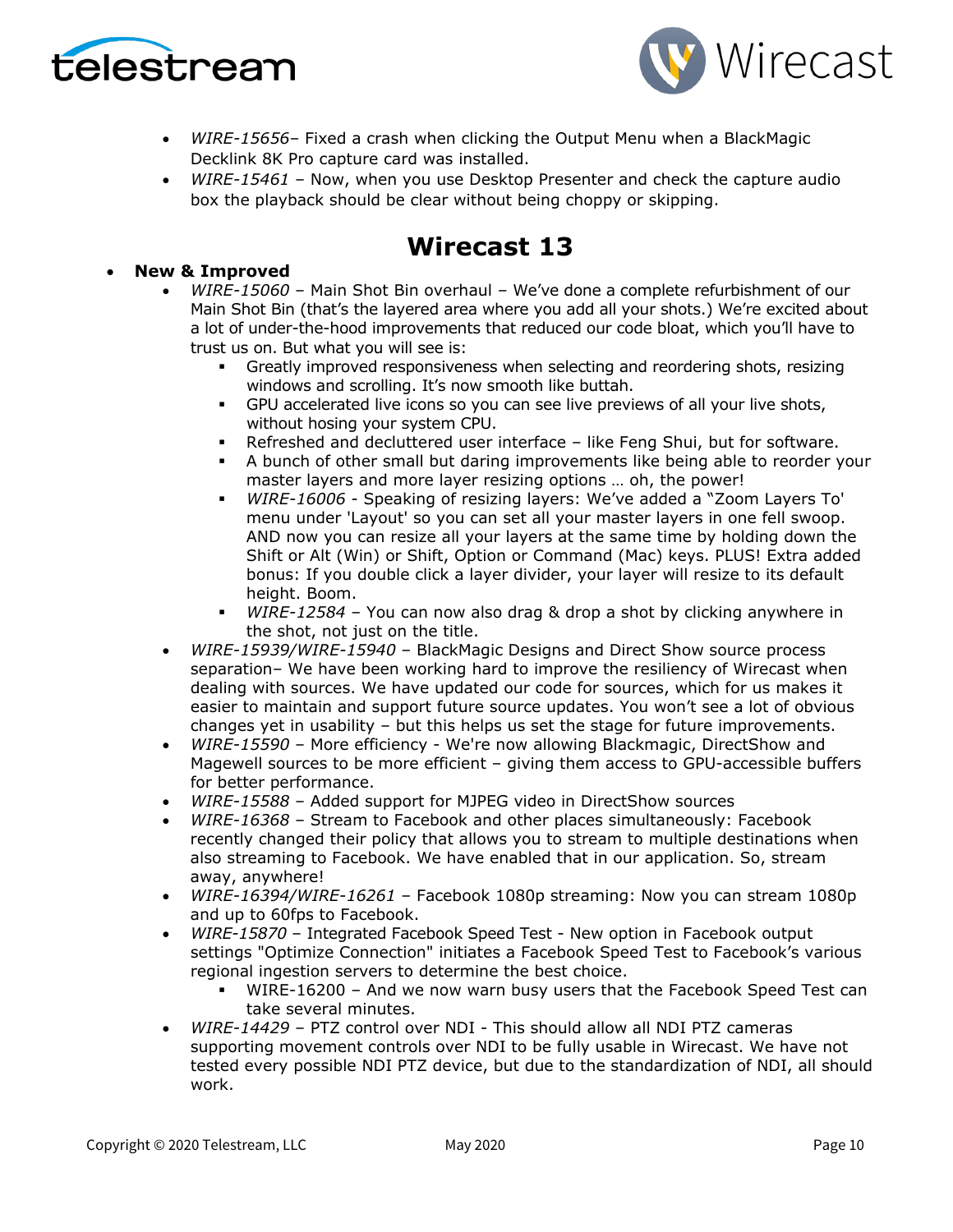



- *WIRE-15624 / WIRE-16114* We also added support for PTZOptics PT12X-ZCam, for which we added a message in the PTZ Control Window that this device does not support pan/tilt controls. (It only zooms).
- *WIRE-16001*  macOS Dark Mode We're going dark. Or at least you can choose to now.
- *WIRE-15989*  Larger user camera in Rendezvous When entering the Rendezvous landing page (to enter the username), now the camera appears in the middle of the page so the user can see themselves more clearly than the small view in the top-right corner. Once the Rendezvous session starts, the camera jumps back to the top-right hand corner.
- *WIRE-15976*  LinkedIn Live Error Tracking We improved the error tracking when streaming to LinkedIn Live.
- *WIRE-15968*  Preference Pane additions We've added more options to the preference pane to give you even more decisions to make, including the look of your shot display, turning GPU Accelerated Live Icons to "Highest Framerate", "Reduced Framerate" or "Disabled", and other settings that give you ultimate omnipotence (at least within your own Wirecast document).
- *WIRE-15876* Streamlined Buy link Clicking on the 'Buy/Upgrade' item under 'Help' now opens the web store directly instead of taking you on a leisurely walk-about through another page or two. We're saving you time.
- *WIRE-15933* Warm and fuzzy analytics invite We made our analytics opt-in pop-up warmer and fuzzier. We really hope you'll help us by opting in to analytics!
- *WIRE-16123*  You probably don't care, but we've enlarged the Welcome Window to make room for in-app videos to play in that window.
- *WIRE-15922*  During the trial period, it is now easier for you to find and press a purchase button.

#### • **Fixes**

- *WIRE-16380*  We fixed an error when attempting to authenticate to Twitch, caused by a change in the Twitch API.
- *WIRE-16364*  Fixed an issue that caused audio underflow/popping sounds when using certain Elgato capture cards.
- *WIRE-16361* We made an adjustment to the way Wirecast responds to changes in properties – one result being that now when you stop and restart the clock widget, it will resume where you left off, instead of restarting at the beginning.
- *WIRE-16347* Jetstream aka Streamzilla now shows up in Mac Output Settings without error.
- *WIRE-16328*  When you replace a shot with another source, it will not automatically display at a ridiculously large size.
- *WIRE-16305*  Now when you click on the "Enter full screen" button on the video in the Welcome Screen, it will actually display full screen.
- *WIRE-16283/WIRE-16175/WIRE-16029/WIRE-15892* Fixed an issue where files were flickering when added as a Web Stream source
- *WIRE-16279*  A minor display issue our cute little Cloud icon was being cut off when enabling Restream and Captions. Now it's not.
- *WIRE-16271* Fixed an issue where most SD video (720x480) from Blackmagic and other devices were coming in with improper scaling.
- *WIRE-16270* We have more carefully isolated our media handling from other processes to help prevent crashes.
- *WIRE-16250* Fixing some long-standing 'jank' where audio mute buttons would display on video-only sources and video mute buttons on audio-only sources. Just more housecleaning.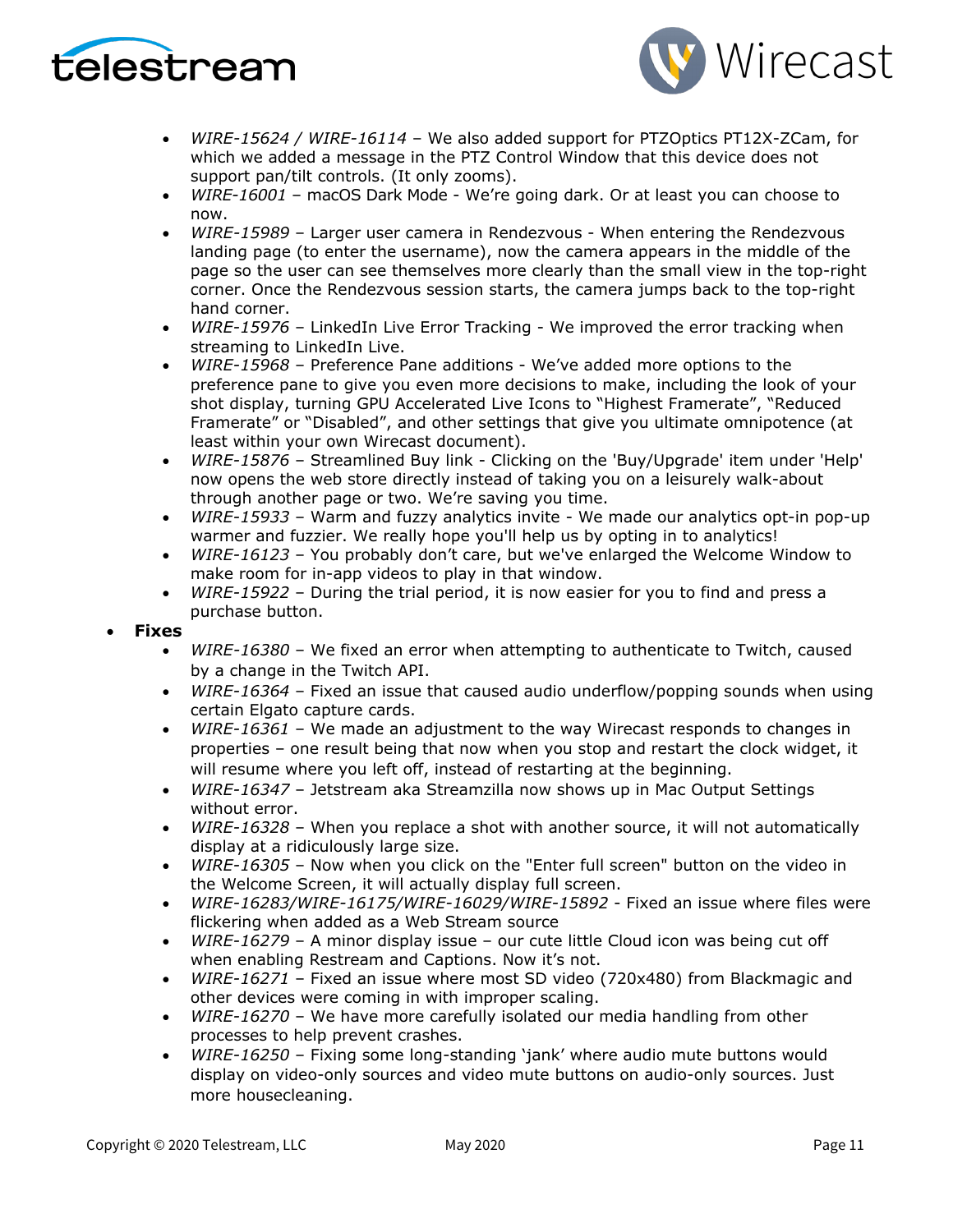



- *WIRE-16241* Continuing with some housecleaning We've done some additional clean up in the source settings tab of the Shot Inspector so it will only display the appropriate controls for audio-only and video-only sources
- *WIRE-16235* The ISO filename no longer reverts to default after choosing a destination.
- *WIRE-16227* We had some over-zealous capitalization on some messages we displayed. They are now proper English. The grammar police can rest easy.
- *WIRE-16217* We added back the menu bar, which would mysteriously disappear when you opened the Advanced Rendezvous Audio Mixer on Mac.
- *WIRE-16214*  We spent way too much time debating whether it's OK to display the copyright symbol as (C). No. And then we fixed it.
- *WIRE-16213* Eradicated an egregious bug that would cause Wirecast to slow down or eventually hang when the audio properties panel was open. That was a doozy.
- *WIRE-16209* Fixed a memory leak that occurred while looping Chroma Keyed video.
- *WIRE-16201* Fixed a hang that happened if you took the very specific action to add a playlist shot, move it and then click at the top of Wirecast.
- *WIRE-16196* Now when you modify the Source Properties of Blackmagic devices while ISO recording, your Preferences for the device will not become corrupt.
- *WIRE-16172* We removed some unnecessary permissions for areas of Facebook that we weren't actually using, and that have now been deprecated by Facebook anyway.
- *WIRE-16157* Fixed an error that occurred on Windows when starting a Program Replay with a canvas size of 854x480.
- *WIRE-16156* Related to the bug above we fixed an indefinite hang that would occur on Windows when initiating Replay in conjunction with another Output while using an 854 x 480 Canvas.
- *WIRE-16142*  Now, on Mac, reducing your window size will not cause the Preview/Program windows to disappear.
- *WIRE-16125*  Fixed the Image Carousel which is also fixed in 12.2.1, by the way.
- *WIRE-16119* Grammarians rejoice! We've made more minor language changes to standardize the naming of items under the 'Window' menu.
- *WIRE-16111*  Fixed an odd bug that would cause an indefinite hang in certain documents when you hover the mouse over the Preview Window.
- *WIRE-16088* Fixed a bug that didn't let you assign a hotkey to a shot that's been duplicated.
- *WIRE-16082*  Instead of immediately starting camera / audio devices on startup, which wastes resources, we now wait until we actually need to use them to start them up.
- *WIRE-16079* Fixed an annoying issue where dragging in unsupported media created a temporary shot which overlapped the clear layer icons.
- *WIRE-16074*  Squashed a crash that happens when opening a document from Explorer/Finder, completing the analytics dialog, then opening and closing the preferences.
- *WIRE-16058*  Fixed a licensing issue that, when deactivating a license and then immediately clicking Purchase, would open the Web Store instead of the more appropriate Product Catalog page.
- *WIRE-16057* Almost not worth mentioning, because most people will never see this, but we re-aligned a logo on a page that comes up when a Wirecast Pro user clicks purchase. (All in the name of making every aspect of Wirecast supremely excellent.)
- *WIRE-16050* When you upgrade from Wirecast One, your master layers will also upgrade accordingly. This wasn't happening, which could cause you to think you hadn't upgraded.
- *WIRE-16049*  Fixed a bug where setting audio channel to both L and R made you think you had to upgrade to Wirecast Pro. Sorry.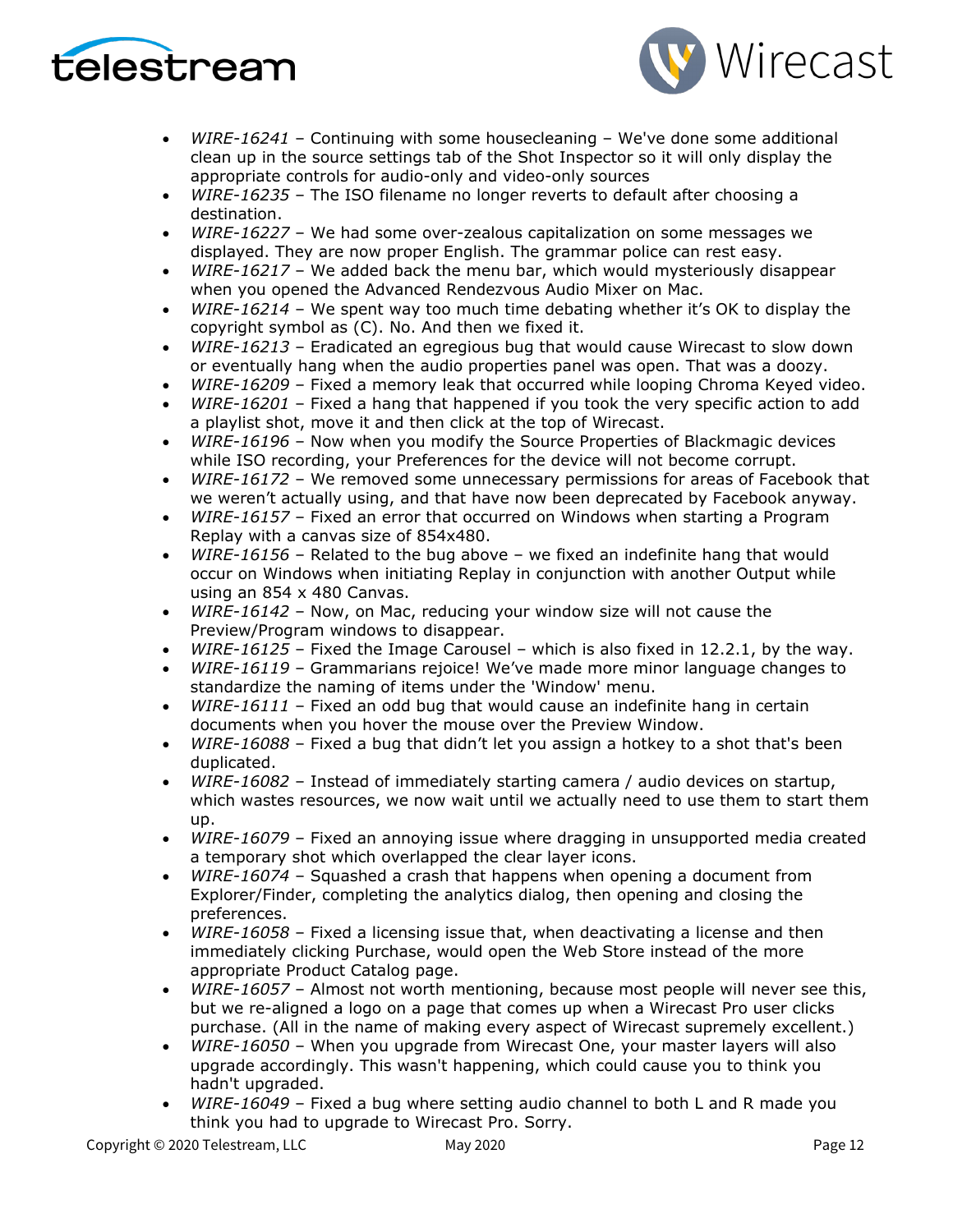



- *WIRE-16041* Fixed numerous minor layout issues in media source properties panel.
- *WIRE-16027* When you upgrade from Wirecast One, you'll now be able to access Wirecast Studio or Pro help and User Guides.
- *WIRE-16026* Now, you can't reorder a shot on a layer to be before the special Clear Layer shot.
- *WIRE-16014*  When you create a Twitter shot, it will no longer automatically be added to Layer 3. You now can choose.
- *WIRE-16004* Fixed a rare crash that could occur when quitting and not saving a document.
- *WIRE-15993*  We re-enabled UI keyboard navigation on Mac, so you can again tab between controls.
- *WIRE-15992* NDI and Webstream sources will now display at full refresh rate in the multi-viewer.
- *WIRE-15985* Updated the XKeys 128 Controller SDK, so that it works correctly on macOS Catalina.
- *WIRE-15978* We prevented multiple calls to Facebook when it is the most recently selected destination, to reduce load time of the Output Settings dialog box.
- *WIRE-15920*  Changing the opacity and subsequently hiding and showing the layer in the Shot Layers tab no longer reverts the opacity back to 100%. Opacity now stays the same as whatever it was set to previously…as it should.
- *WIRE-15908*  Fixed an issue on Windows where mattes were not being applied to NDI or Webstream sources.
- *WIRE-15879*  macOS 10.15 is requiring applications to be "notarized". Part of this update is to enable "hardened runtime" which adds additional protections to the application. We have done this.
- *WIRE-15867*  Added an error message to indicate when an Elgato device is in use by another app or fails to start.
- *WIRE-15855* Increased wait time and publish attempts for LinkedIn Live broadcasts, which could fail due to the latency introduced when using it with Wirecast Live Captions or Wirecast Restream.
- *WIRE-15853* Now when you click on the info button to learn about our usage data policies, it takes you to an actual page - not a 404 error.
- *WIRE-15782*  The preview video no longer freezes when you open source properties, so you can see changes being made live, which is of course the purpose of the preview window.
- *WIRE-15780*  Fixed an issue that caused signal degradation for NDI Sources with Live Icons enabled.
- *WIRE-15758*  Fixed an embarrassing oversight that caused a coder-level label to display when setting Exposure Levels settings in PTZ Controls.
- *WIRE-15755* Fixed issue that would cause "Use backup server" and "Automatically Start Event" to become unavailable in certain cases, when streaming to YouTube.
- *WIRE-15735*  Fixed a bug that would cause audio to not be restored when reconnecting to NDI Sources on Windows.
- *WIRE-15715*  Fixed an issue streaming RTMP to specific URLs on macOS Mojave.
- *WIRE-15644*  Fixed some more odd license behavior when you select "Buy Wirecast" then close the purchase window on macOS.
- *WIRE-15643* Fixed an indefinite hang that occurred on Windows, when using a machine with a dual GPU setup and changing the graphics adapter then clicking restart.
- *WIRE-15603* An issue was fixed by Facebook that was causing an inability to switch to live from preview when using the Facebook Live – with User Code destination.
- *WIRE-15567* We changed the default encoder to x264 for Livestream.com.